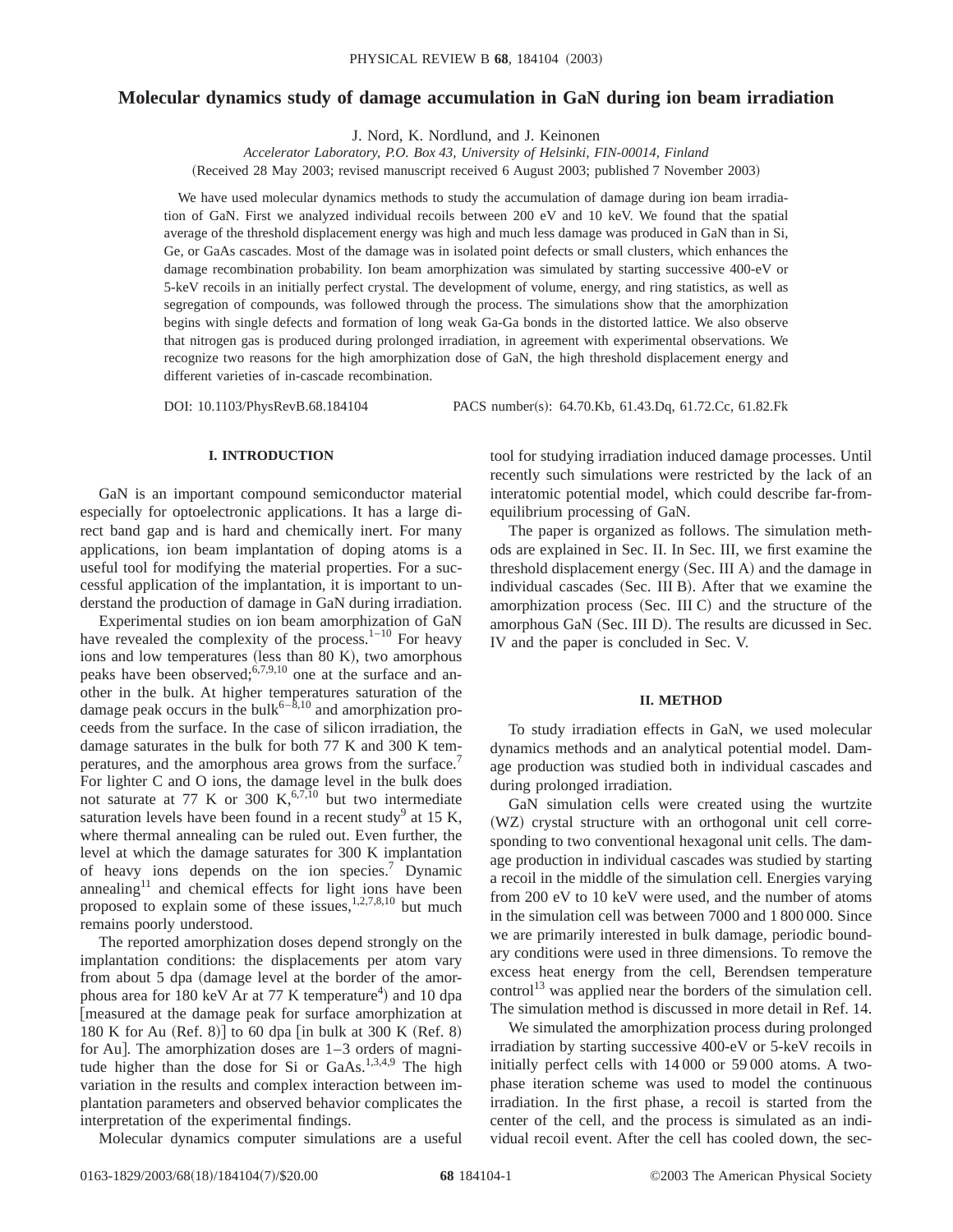ond phase is initiated. In this relaxation phase, the system is effectively cooled down to 0 K as the Berendsen pressure control<sup>13</sup> is applied to the whole cell and pressure is relaxed to zero. After the relaxation, all atoms in the cell are shifted randomly a distance  $(u_1S_x, u_2S_y, u_3S_z)$ , where  $u_1, u_2$ , and  $u_3$  are random numbers in the range 0–1, and  $(S_x, S_y, S_z)$  is the cell size. After this the periodic boundary conditions are used to bring the atoms outside the cell back on the other side. In this way the starting point of the next recoil is random in continuous periodic space. Then the iteration is continued with a new recoil.

Using this approach, homogeneous periodic amorphous cells can be generated. The method, which has been previously successfully applied in Si, Ge, and GaAs, is described in more detail elsewhere.<sup>15</sup>

The forces between the atoms were described by a classical many-body potential model for  $GaN$ <sup>12</sup> Since we also study high-dose irradiation, it is important to note that the model describes well pure Ga and N phases also. The model does not include long-range Coulombic interactions, but many properties (such as melting, point defect properties, and elastic moduli), important for the modeling of far-fromequilibrium effects, are well described by this potential model. We have compared the primary damage of GaN simulated with ionic and nonionic potential models.<sup>16</sup> Our initial results show that the damage level in the ionic model is within a factor of  $\sim$ 2 compared to the nonionic model. Such a difference might be related to the potential fitting as well, and is not large enough to explain the order-ofmagnitude difference in the damage level between GaAs and GaN. The ionicity may affect the defect migration and recombination properties, but these long time scale effects are not readily accessible with molecular dynamics.

During the amorphization process, the development of the cell volume, average potential energy, ring statistics, and the segregation of compounds was followed. The defects were recognized by using the Voronoy-polyhedron approach. The positions of the atoms after the recoil event were assigned to belong to some Voronoy polyhedron of the initial lattice configuration. An empty polyhedron was considered a vacancy. If a multiply filled polyhedron contained atoms of the same type as it initially contained, all atoms except the initial one were counted as interstitials. Otherwise one of the atoms was counted as an antisite and the others as interstitials. Also, atoms on a singly filled polyhedron of a wrong type were considered antisites.

#### **III. RESULTS**

#### **A. Threshold displacement energy**

We studied the threshold displacement energy for Ga and N recoils in wurtzite GaN by starting recoils from perfect lattice sites in 1000 random directions. The threshold displacement values were searched by a binary search algorithm for each direction as follows. We first set upper  $(200 \text{ eV})$  and lower  $(0 \text{ eV})$  limits for the threshold displacement energy. A recoil energy with the average value of upper and lower limits was then selected for testing. After the recoil event was simulated, the total energy of the cell was calculated. If the



FIG. 1. Area density of different threshold displacement energies for Ga and N recoils in WZ GaN.

total energy was higher than 1 eV over the value of a perfect crystal, a displacement was assumed. This cutoff value was chosen after visually confirming a displacement in several recoil events. If a displacement occurred, the upper limit was set to the current recoil energy. Otherwise the lower limit was set to the recoil energy. This process was iterated until the difference between upper and lower limits was less than 1 eV.

The distributions of different energies for both atom types are shown in Fig. 1. Although the lowest values for the threshold displacement energy are small  $(18\pm1$  eV for Ga and  $22 \pm 1$  eV for N), the average values are considerably high (45 $\pm$ 1 eV for Ga and 109 $\pm$ 2 eV for N). This high average threshold displacement partly explains the small amount of damage produced in individual cascades and the high amorphization dose. The lowest threshold displacement energy value for Ga is in excellent agreement with the direct experimental value of  $19±2$  (Ref. 17).

The smallest value for the threshold displacement energy for nitrogen is in a direction about 10° angle off the *c* axis, away from the Ga bond in the  $(0001)$  direction. For gallium, the minimum is obtained toward the second-nearest Ga neighbor on the negative side of the *c* axis.

#### **B. Primary damage states in individual cascades**

The primary damage states produced in individual cascades were studied for recoil energies between 200 eV and 10 keV. The number of interstitials, vacancies, and antisites is shown in Table I. A comparison with GaAs in Fig. 2 shows that much less damage is produced in GaN than in GaAs. About a factor of 5 for the difference in the amorphization doses is explained by the low damage production in individual cascades, which is related to a high threshold displacement energy as explained in Sec. III A. Figure 2 also shows that there is a dip in the damage production after a recoil energy of 1 keV. The effect is akin to metals, where the molten areas in a heat spike can recrystallize efficiently and produce almost intact lattice.18 To examine the local heating effect, we calculated the average temperature of the atoms closer than 13 Å to the energy-weighted cascade center. The results for representative 1-, 2-, and 5-keV recoil events are presented in Fig. 3. The region between 200 fs and about 5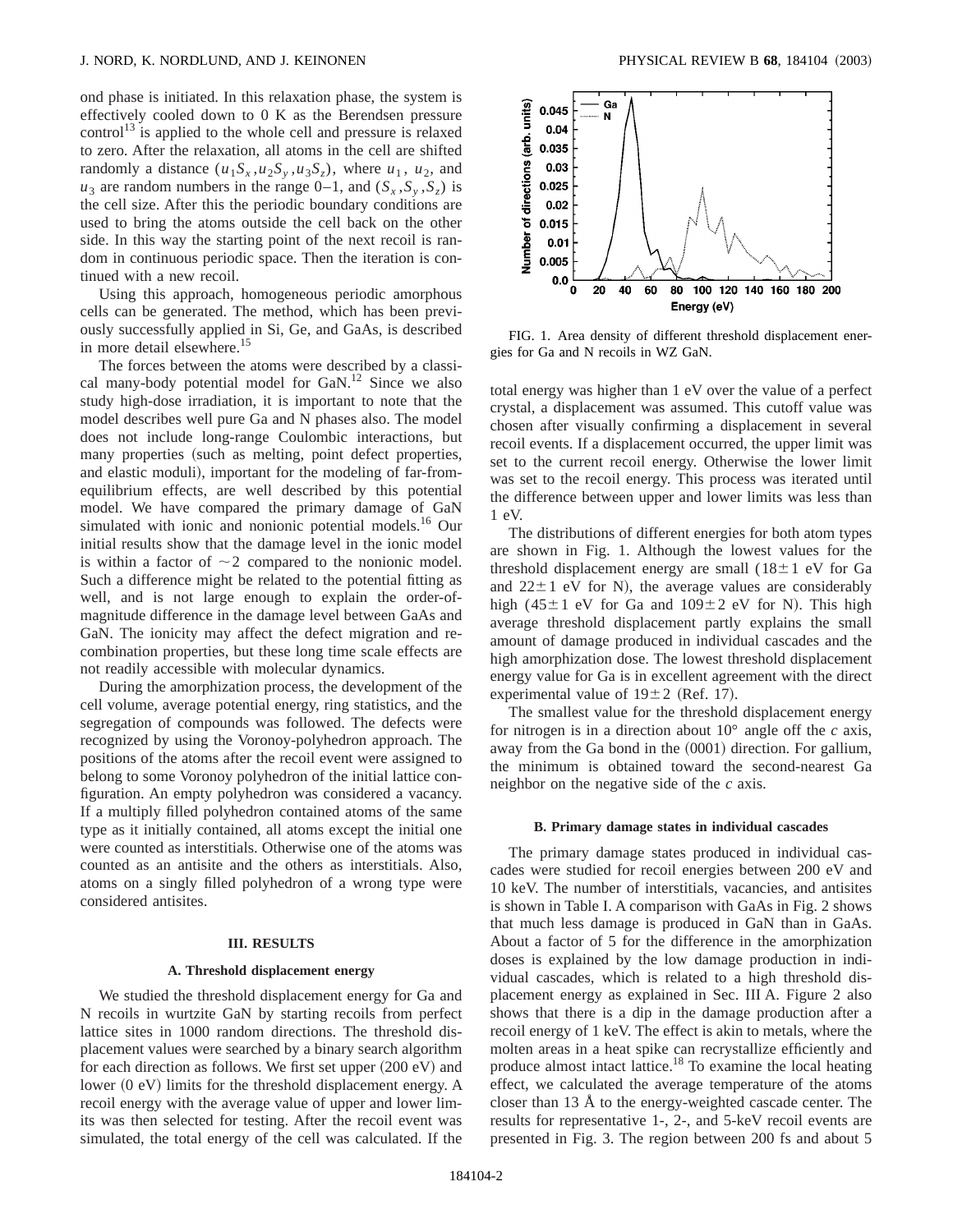| $E$ (eV)  | $V_{\rm N}$     | $V_{Ga}$        | $I_{\rm N}$     | $I_{Ga}$        | $N_{Ga}$        | Ga <sub>N</sub> |  |
|-----------|-----------------|-----------------|-----------------|-----------------|-----------------|-----------------|--|
| N recoils |                 |                 |                 |                 |                 |                 |  |
| 200       | $1.0 \pm 0.1$   | $0.12 \pm 0.05$ | $0.80 \pm 0.09$ | $0.32 \pm 0.07$ | $0.22 \pm 0.06$ | $0.02 \pm 0.02$ |  |
| 400       | $1.3 \pm 0.2$   | $1.4 \pm 0.2$   | $1.3 \pm 0.2$   | $1.4 \pm 0.1$   | $0.43 \pm 0.09$ | $0.33 \pm 0.09$ |  |
| 1000      | $3.3 \pm 0.3$   | $2.1 \pm 0.4$   | $2.7 \pm 0.3$   | $2.8 \pm 0.3$   | $1.3 \pm 0.2$   | $0.71 \pm 0.20$ |  |
| 2000      | $3.9 \pm 0.9$   | $5.3 \pm 0.9$   | $3.1 \pm 0.6$   | $6.0 \pm 0.7$   | $1.5 \pm 0.6$   | $0.75 \pm 0.25$ |  |
| 5000      | $11.2 \pm 1.0$  | $11.3 \pm 1.0$  | $9.9 \pm 0.8$   | $12.6 \pm 1.1$  | $4.2 \pm 0.6$   | $2.9 \pm 0.4$   |  |
| 10000     | $29.5 \pm 2.7$  | $21.4 \pm 0.9$  | $24.9 \pm 1.9$  | $26.0 \pm 1.1$  | $12.4 \pm 1.2$  | $7.8 \pm 0.9$   |  |
|           |                 |                 | Ga recoils      |                 |                 |                 |  |
| 200       | $0.32 \pm 0.05$ | $1.3 \pm 0.1$   | $0.40 \pm 0.06$ | $1.2 \pm 0.1$   | $0.02 \pm 0.01$ | $0.12 \pm 0.03$ |  |
| 400       | $1.2 \pm 0.2$   | $1.8 \pm 0.1$   | $1.2 \pm 0.1$   | $1.8 \pm 0.1$   | $0.30 \pm 0.07$ | $0.26 \pm 0.06$ |  |
| 1000      | $4.0 \pm 0.4$   | $3.1 \pm 0.3$   | $3.6 \pm 0.4$   | $3.5 \pm 0.3$   | $1.3 \pm 0.2$   | $0.80 \pm 0.21$ |  |
| 2000      | $6.1 \pm 0.5$   | $4.8 \pm 0.5$   | $4.9 \pm 0.4$   | $6.0 \pm 0.6$   | $1.2 \pm 0.2$   | $2.4 \pm 0.4$   |  |
| 5000      | $13.1 \pm 1.0$  | $11.3 \pm 0.6$  | $11.3 \pm 0.4$  | $13.1 \pm 1.0$  | $4.6 \pm 0.7$   | $2.8 \pm 0.5$   |  |
| 10000     | $24.6 \pm 2.2$  | $22.1 \pm 1.4$  | $21.8 \pm 2.2$  | $25.0 \pm 1.4$  | $8.8 \pm 1.5$   | $5.9 \pm 1.4$   |  |

TABLE I. Average production of point defects in 200 eV–10 keV cascades in GaN for N and Ga recoils.

ps, where the temperature in the volume is almost constant, indicates the presence of a heat spike. This in-cascade recombination is another reason for the high amorphization dose, but the effect is smaller (only about a factor of  $1-2$ ) than that caused by the high effective threshold displacement energy (about a factor of  $5$ ).

Damage clusters are harder to anneal than individual defects. Therefore we performed a cluster analysis for the damage in individual cascades. We considered interstitials and vacancies closer than  $4.5 \text{ Å}$  to each other to belong to the same cluster. Table II shows the percentage of interstitials and vacancies in clusters larger than six defects for different recoil atom types and energies. Antisite defects are more clustered than other defects. About 30–50 % of the antisites are in clusters for nitrogen recoils and about half for gallium recoils. The majority of the damage is isolated at all the studied energies. The damage is especially strongly scattered for 2-keV nitrogen recoils, where less than 5% of the damage



FIG. 2. Number of Voronoy defects produced by Ga and N recoils in GaN and linear fits to data. For comparison the damage production in GaAs is also shown. The GaAs data is from Ref. 24. Note that all the Ga recoil points at 200 eV–1 keV are clearly above the fitted line, indicating in-cascade recombination at higher energies.

is in clusters. The small amount of clusters in this case is explained by the small weight of N. Since most of the damage is in point defects or small clusters (smaller than six defects), it is likely that a large amount of damage can be annealed after small irradiation doses. The large volume of cascades and low defect concentration mean that multiple passes of ions are needed to amorphize the material in a given spatial region.

#### **C. Amorphization process**

Experiments have shown that GaN is much harder to amorphize than many other common semiconductor materials, such as Si, Ge, or GaAs. It has been estimated that the doses needed to amorphize GaN and GaAs may differ as much as  $1-3$  orders of magnitude.<sup>1,4</sup> The high amorphization dose can be partly explained by the properties of individual cascades discussed elsewhere in this paper. Previously, dynamic annealing<sup>11</sup> had been proposed to explain the experi-



FIG. 3. Average temperature of area near cascade energyweighted center.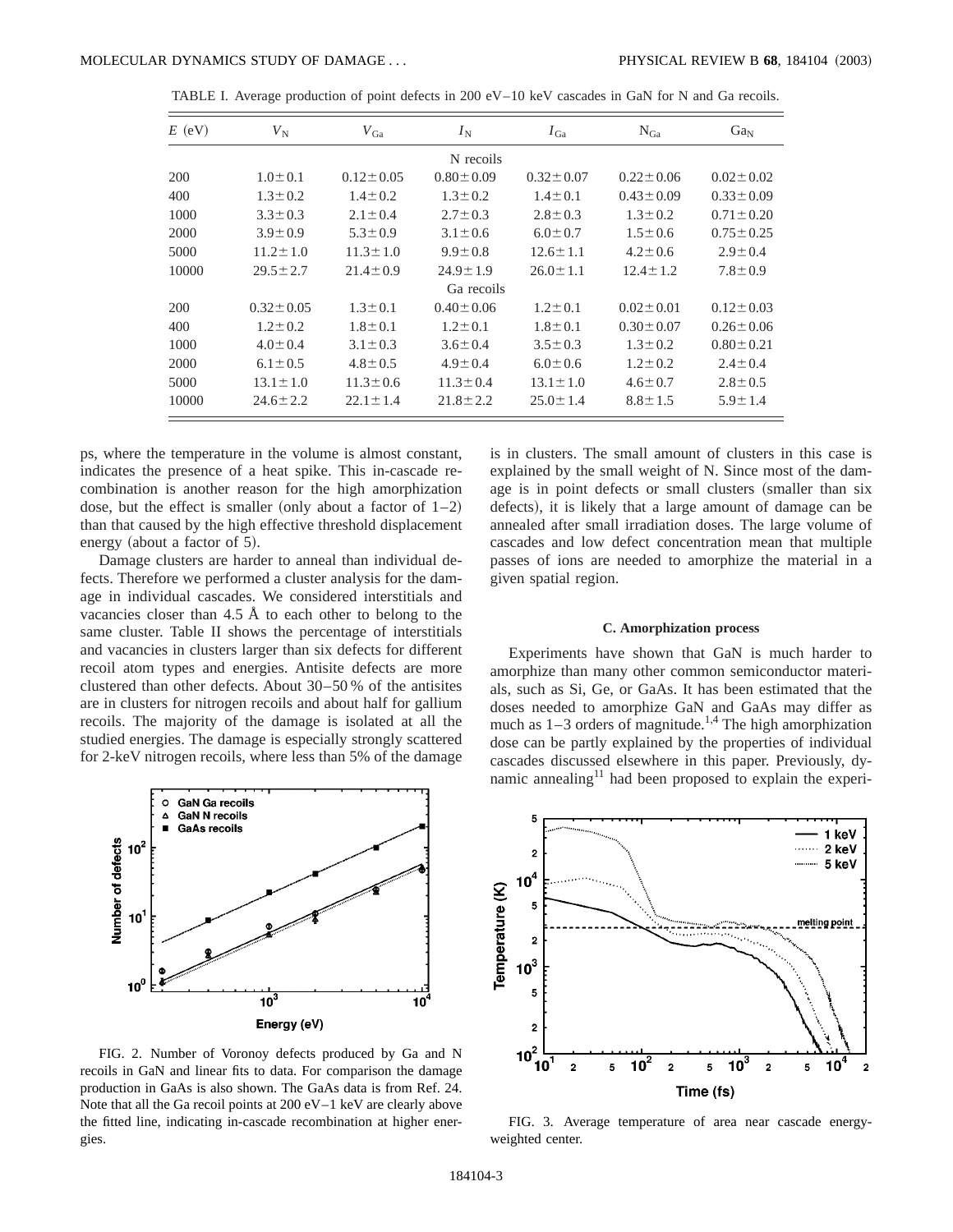TABLE II. Percentage of damage in clusters for N and Ga recoils in GaN.

| $E$ (keV) | Ga recoil      | N recoil       |
|-----------|----------------|----------------|
|           | $20.7 \pm 6.9$ | $17.2 \pm 6.2$ |
| 2         | $21.8 \pm 6.9$ | $3.4 + 3.4$    |
| 5         | $30.8 \pm 5.1$ | $13.2 \pm 4.7$ |
| 10        | $23.1 \pm 5.7$ | $29.1 \pm 6.7$ |

mental differences.<sup>1,4,6</sup> To examine the issue, we have simulated the amorphization process by successive 400-eV or 5-keV recoils.

The changes in volume and potential energy are shown in Fig. 4 as a function of irradiation dose. As in  $Si$ , <sup>15</sup> the local heating caused by higher-energy recoils (1 keV versus 100 eV for Si and 5 keV versus 400 eV for GaN) relaxes defects with the highest potential energy and volume, and the resulting average potential energy and volume saturate to a smaller value. For both recoil energies the volume and the average potential energy saturate between 30 and 40 eV/atom dose. A large volume expansion (almost  $20\%$  with  $400$  eV) is observed during irradiation. Even larger expansions have been seen in experiments (about 50% in Ref. 5). This means that high internal stress is produced during irradiation.

The change in volume or potential energy is not a good measure of amorphous fraction due to the nonlinear relation to the number of defects. To get the amorphous fraction, we calculate the structure factor  $P_{st}$  (Ref. 19) for every atom *i*,

$$
P_{st} = \frac{1}{p_u(i)} \left( \sum_j \left[ \theta_i(j) - \theta_i^p(j) \right]^2 \right)^{1/2}, \tag{1}
$$

$$
p_u(i) = \left(\sum_j \left[\theta_i^u(j) - \theta_i^p(j)\right]^2\right)^{1/2},\tag{2}
$$

where  $\theta_i(j)$  is a list of angles formed between the atom *i* and its neighbors,  $\theta_i^p(j)$  is the distribution of angles in a perfect lattice, and  $\theta_i^u(j) = j \pi/4(4-1)/2$  is the uniform angular dis-



FIG. 4. Development of volume and potential energy compared to perfect crystal as a function of amorphization dose for GaN. Recoil energies of 400 eV and 5 keV were used.



FIG. 5. Simulated amorphization fractions as a function of dose. Simulated values for 400-eV and 5-keV recoils are obtained by structure factor analysis.

tribution. Before taking the sum over angles the  $\theta_i(j)$  lists are sorted by magnitude. All atoms for which  $P_{st}$  is larger than 0.125 are considered ''defect'' atoms. If a defect atom has at least three defect neighbors, it is defined as amorphous. A saturation value of the amorphous atoms in the 400-eV case was used as a reference point for full amorphization. The same method has previously been used in a study of amorphous fraction for Si, Ge, and GaAs.<sup>15</sup>

Figure 5 shows the simulated buildup of the amorphous fraction for 400-eV and 5-keV recoils. The amorphous fraction saturates below a dose of 40 eV/atom, which is lower than the experimental estimate of 90 eV/atom (Ref. 4) but much higher than that obtained for Si, Ge, and GaAs with the current method (about 10  $eV/atom^{15}$ ). We therefore conclude that the high threshold displacement energy (leading to low damage production) and the in-cascade recombination can explain much of the high amorphization dose, but some recombination effect is not apparently reproduced by our method. This might be close Frenkel-pair recombination over long time scales at low doses or additional dynamic recoilinduced annealing $11$  at the high doses.

It is noteworthy that the number of amorphous atoms for the 5-keV case saturates at a lower value than for the 400-eV case. This is consistent with the smaller volume expansion and the lower average potential energy in the 5-keV case. This may be due to the metal-like in-cascade recombination effect of molten areas or dynamic recoil-induced annealing of high-energy defects produced by earlier recoils. Since heavy ions produce more high-energy recoils, this difference may explain the variation in the saturation observed in experiments for different heavy ions.<sup>7</sup>

There are some other differences between the amorphous fraction buildups in the 400-eV and 5-keV cases. In the early stages of the process the amorphous fraction is higher for the 5-keV case, because the damage in 5-keV cascades is less scattered for the same dose than for the 400-eV case, and more atoms are counted as amorphous instead of isolated defects. With more irradiation, the roles change as the local heating in 5-keV cascades is able to recombine some of the damage, and the 5-keV case amorphizes about 20% slower than the 400-eV case. In the high-dose region the difference between the 400-eV and 5-keV cases grows even further, and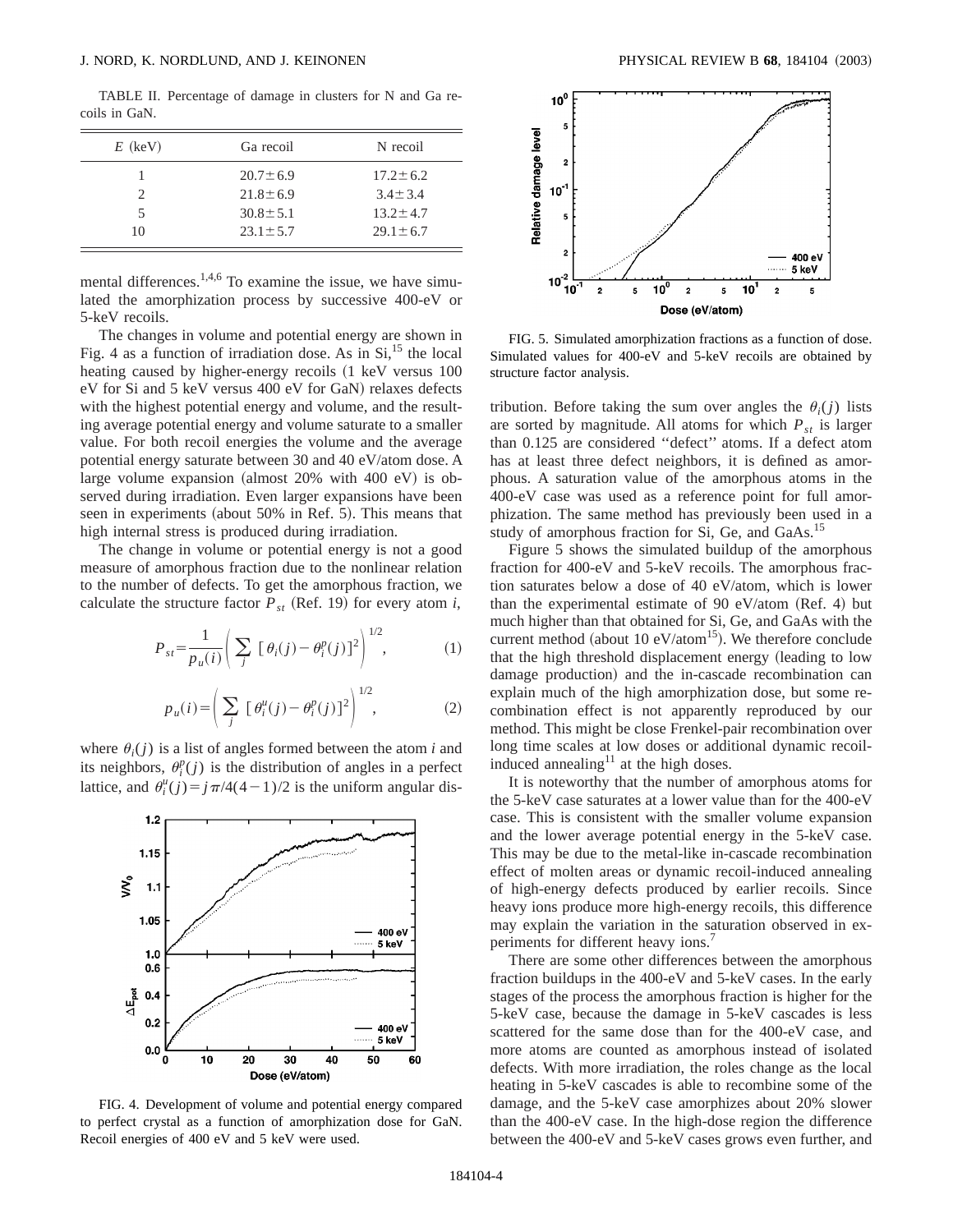

FIG. 6. Simulated partial pair-correlation functions of irradiated amorphous GaN. 400-eV recoils were used.

a 60% higher dose is needed for the 5-keV compared to the 400-eV case to reach an amorphization level of 85%. This indicates that the recombination by local heating (dynamic recoil-induced annealing<sup>11</sup>) caused by high-energy recoils<sup>19</sup> may be an important factor in the highly damaged region, and the use of higher than 5-keV recoils in the simulation can be estimated to lead to a higher amorphization dose.

### **D. Structure of amorphous material**

To analyze the short-range order of the amorphized material, we calculated the full and partial pair-correlation functions of the irradiated GaN. The first peak in Fig. 6 at about 1.1 Å is a sign of segregated pure N gas formed by N-N dimers. The peak at about 2.0 Å is due to Ga-N bonds and the one at 2.7 Å is due to the weak Ga-Ga bonds in Ga-rich areas.

Bonding state analysis confirmed the formation of pure nitrogen gas. Cutoffs of 2.0 Å, 2.9 Å, and 2.9 Å were used for counting N-N, Ga-N, and Ga-Ga bonds, respectively. Figure 7 shows the formation of pure elements during irradiation. In this analysis, an atom is considered to be segregated if it has only like-atom bonds. The figure shows that pure nitrogen is produced at a constant rate during irradiation, but



FIG. 7. Production of pure elements during irradiation. An atom is considered segregated if it has only like-atom bonds. The figure shows that pure nitrogen is produced at constant rate, but galliumonly regions are rare.



FIG. 8. Development of bond-angle distribution during irradiation.

although gallium-rich regions are produced, there is no sign of gallium-only regions at these doses.

Figure 8 shows the changes in the bond-angle distributions during the amorphization process. The main peak at 109° is widened and new peaks form at about 90° and 50°. The peak between 90° and 100° is formed by weak Ga-Ga bonds, which are generated after a small irradiation dose. After small distortions in the WZ lattice due to the initial damage, the gallium atoms form bonds with other gallium atoms in the WZ lattice. The gallium atoms move closer to each other, and the Ga-N-Ga angles are decreased.

Ring analysis methods were used to characterize the topological structure of the material. The prime rings, defined in Ref. 20 as rings with no shortcut, and the statistics of the shortest rings for bonds are shown in Table III. Only sixmembered rings are found in the perfect crystal. In amorphized material five-membered and three-membered odd rings are dominant, with a significant amount of four-, six-, and seven-membered rings. It is interesting to note that a majority of the bonds belong to at least one ring with the size of 3. Only a few bonds have the shortest ring of size more than 7 and all bonds are members of at least one ring with size smaller than 11. The five-membered rings are more

TABLE III. Number of prime rings per atom and the shortest rings the atoms belong to in GaN amorphized by 400-eV recoils.

| Ring size | Rings/atom | Shortest ring for bonds |
|-----------|------------|-------------------------|
| 3         | 0.576      | 0.62                    |
| 4         | 0.347      | 0.22                    |
| 5         | 0.581      | 0.13                    |
| 6         | 0.463      | 0.021                   |
| 7         | 0.310      | 0.0039                  |
| 8         | 0.103      | 0.0017                  |
| 9         | 0.067      | 0.0011                  |
| 10        | 0.034      | 0.0004                  |
| 11        | 0.035      | 0                       |
| 12        | 0.023      | $\Omega$                |
| 13        | 0.018      | 0                       |
| 14        | 0.010      | $\Omega$                |
| 15        | 0.007      | 0                       |
|           |            |                         |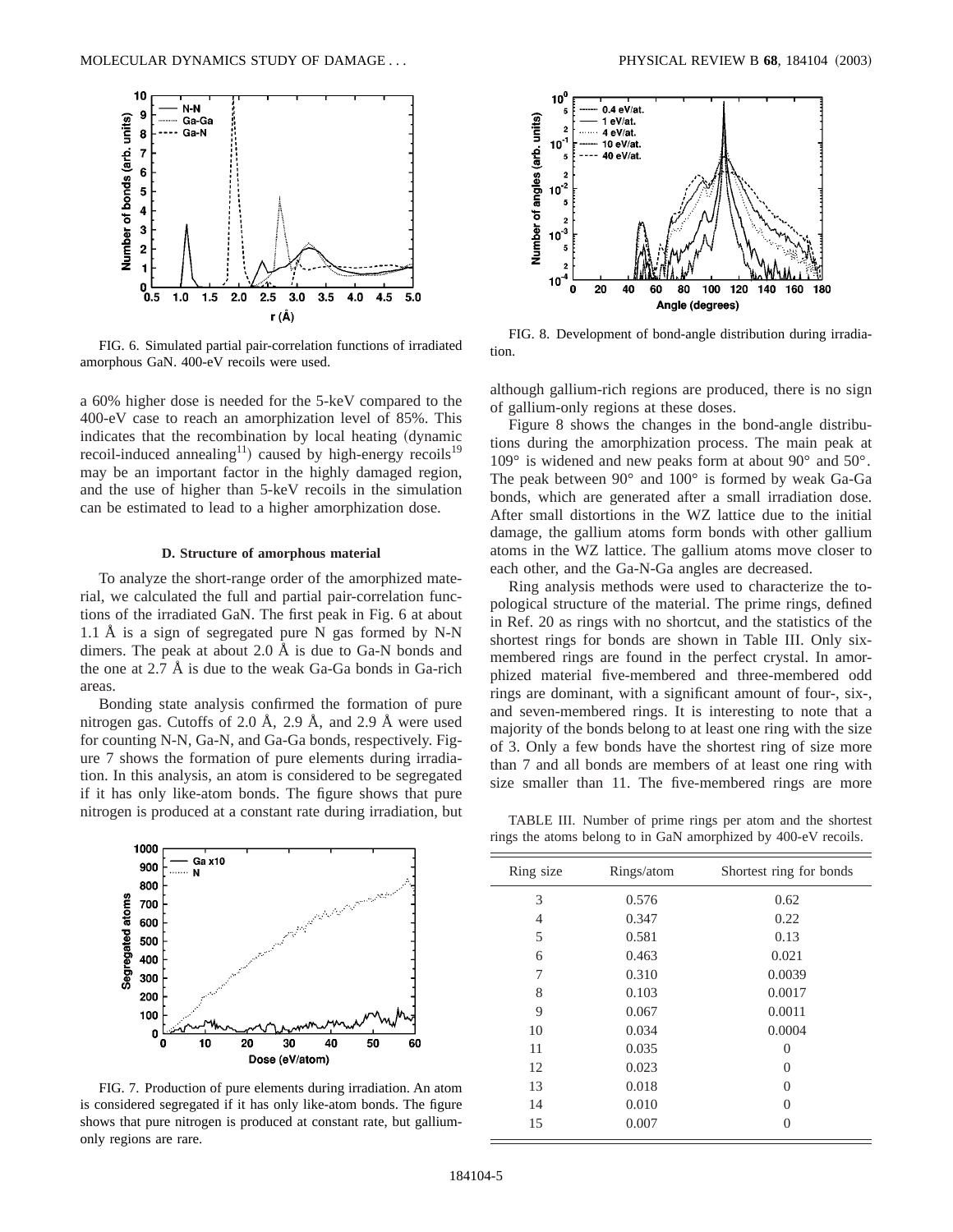common than the four-membered rings as the smallest ring size for bonds until the amorphization fraction reaches 0.5. The statistics shown in Table III remain stable during further irradiation.

### **IV. DISCUSSION**

In our simulations of individual cascades, we found that much less damage is produced in GaN than in Si, Ge, or GaAs. Most of this (about a factor of  $5$ ) is explained by the higher threshold displacement energy of GaN. Another factor affecting the damage production in GaN is the enhanced incascade recombination effect akin to metals $^{19}$  for highenergy (over  $1 \text{ keV}$ ) recoils. The simulations also show that the damage in GaN cascades is very scattered, and most of the damage lies in point defects or small clusters. Since individual defects are easier to anneal than large clusters, a large amount of damage in GaN can be annealed after small irradiation doses (or recombined to more complex defects).

Many competing processes are involved in the amorphization of  $\text{Gal}_{\lambda}^{8,10}$  and different implantation conditions lead to very different amorphization dynamics. Point defect migration and recombination, dynamic and thermal annealing of clusters, chemical effects due to doping ions, preferential sputtering, local stoichiometric differences, ion specific primary cascade damage, and ion energy-dependent deposited energy density affect the outcome of ion beam implantations.<sup>5,7,8,10</sup> Since some of these effects (long time scale and long-range processes) are not included in our model, the role of other effects can be observed more clearly. Our amorphization simulations describe high fluence lowtemperature (less than 130 K, when defects are not mobile<sup>21</sup>) amorphization at the damage peak. Ion beam induced annealing of defects, local stoichiometric imbalance and segregation, and the structure and variation of individual cascade damage are well described in our model.

Amorphization proceeded in the simulations as follows. First highly separate damage and some clusters were produced by the initial recoils. This initial damage generated high stress and distortion in the lattice, where the secondnearest-neighbor Ga atoms started to form long ''metallic'' bonds with each other distorting the lattice even further. Gallium and nitrogen started to segregate, and nitrogen gas was produced throughout the process, in agreement with experimental observations.<sup>10,22,23</sup> In the high damage region (amorphous fraction  $>50\%$ ) local heating started to recombine some of the damage produced by earlier recoils. This effect was larger for high-energy (5-keV) recoils than for lowenergy  $(400 \text{ eV})$  recoils. Since heavier ions produce more high-energy recoils, this may explain the observed lower saturation damage level in the bulk damage peak for heavier ions during 300-K ion bombardment of GaN.<sup>7</sup> At 40 eV/ atom the amorphization was complete (although the fraction of atoms fulfilling our criterion for amorphous atoms was lower for the 5-keV than for the 400-eV recoils).

The amorphization dose in GaN, 40 eV/atom, is much higher than that obtained for Si, Ge, or GaAs with the same method,<sup>15</sup>  $\sim$  10 eV/atom. The main reason for the high amorphization dose in GaN is related to the high threshold

displacement energy leading to low damage production in individual cascades. Other factors are the in-cascade recombination in high-energy  $(>1 \text{ keV})$  cascades and the dynamic recoil-induced recombination of pre-existing damage in high-energy cascades leading to lower saturation damage level for the 5-keV recoils compared to the 400-eV recoils. Dynamic annealing effects, which have been proposed in earlier work<sup>1,4,6,11</sup> are therefore confirmed by our simulations.

Although the amorphization dose we observe is much higher (a factor of  $\sim$  5) than the dose in other semiconductors, it is still about a factor of 2 lower than the experimental value of 90 eV/atom (Ref. 4) at the border of the amorphous area in 180-keV Ar bombardment of GaN at 77 K temperature (we think that this value, which is determined at the amorphous frontier, is comparable to our simulations since the defects cannot escape the periodic cell to the outer crystalline lattice). Thus, since our simulations cannot fully reproduce the high amorphization dose of GaN, it is likely that in addition to the effects we do observe (high threshold energy and in-cascade and dynamic recoil-induced annealing), there are long time scale and long-range processes which our modeling cannot handle. Clearly further study is needed to fully understand the high variation of dose required for the amorphization of GaN during different implantation conditions.

### **V. CONCLUSIONS**

We have studied the damage formation in bulk GaN during ion beam irradiation using molecular dynamics methods. Both individual cascades and amorphization during prolonged irradiation were studied.

Amorphization was found to start by formation of weak metallic Ga-Ga bonds in the distorted lattice. We observed nitrogen gas production during the irradiation, but not formation of pure gallium regions.

The simulations show that the high threshold displacement energy efficiently limits the damage in individual cascades. For high-energy recoils, in-cascade recombination similar to that in metals was observed. Also, during prolonged irradiation we observe dynamic recoil-induced annealing. Out of these three reasons, the first one leads to roughly a factor of 5 reduction in damage production compared to common semiconductors (Si, Ge, or GaAs), while the two others reduce the production less, a factor of  $1-2$ depending on conditions. These factors are shown to be the main reason for the high amorphization dose of GaN during low-temperature heavy-ion irradiation.

### **ACKNOWLEDGMENTS**

The research was supported by the Academy of Finland under Project Nos. 48751, 50578, and 51585. Grants for computer time from the Center for Scientific Computing in Espoo, Finland are gratefully acknowledged.